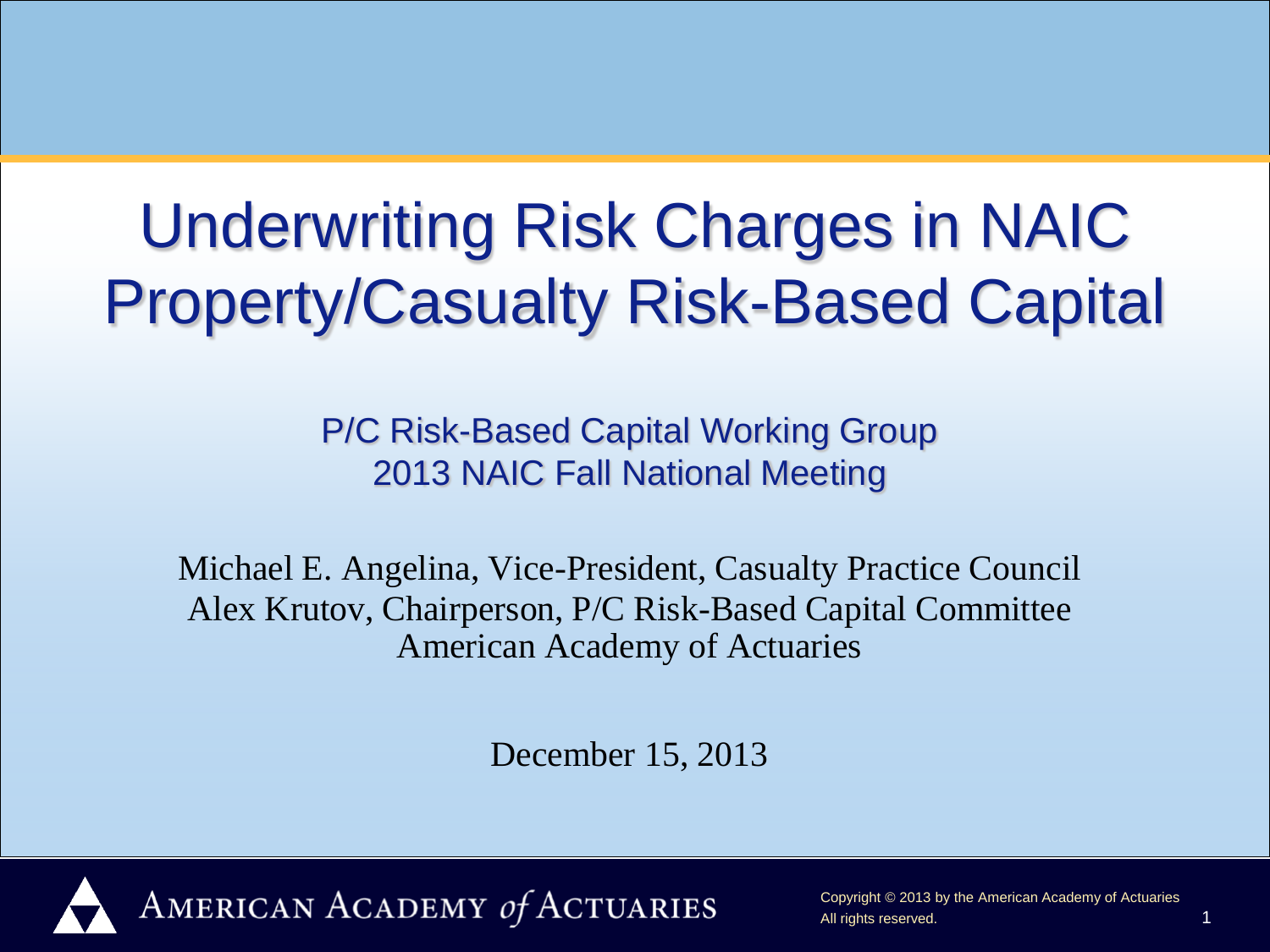### Underwriting Risk Charges in NAIC Property/Casualty (P/C) Risk-Based Capital

- Underwriting risk charges do not fully reflect actual risk
	- The original methodology implemented two decades ago is still in use with only minor modifications
- These capital charges could potentially be modified to more accurately reflect the true risk of insolvency
	- Our understanding of insolvency risk is now significantly better, as major progress has been made in risk science over the years
	- The volume of available data is now much greater
- Consideration of ways to improve calculation of the charges has been on agendas of both the NAIC and the Academy for several years



AMERICAN ACADEMY of ACTUARIES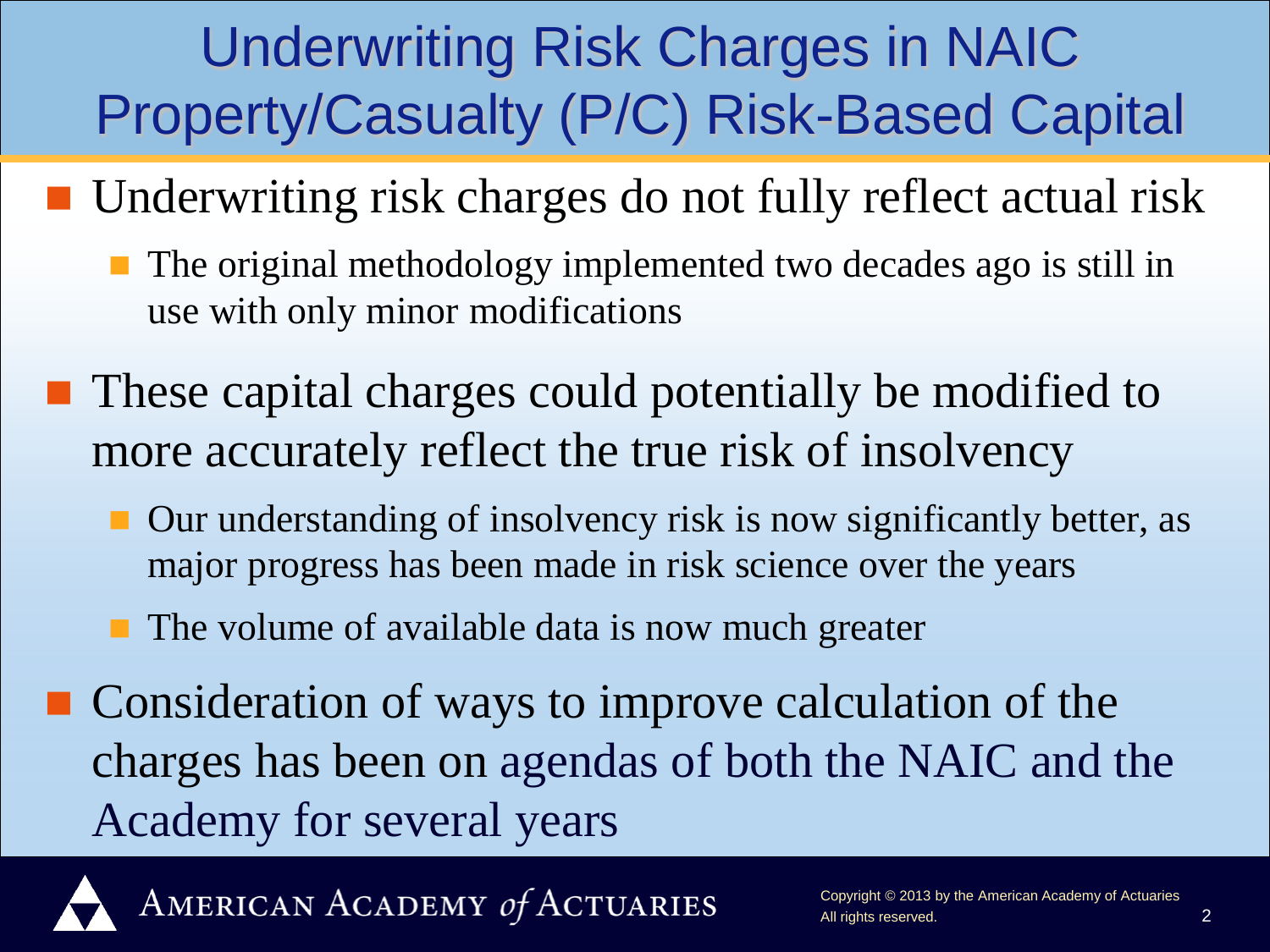### Research on Underwriting Risk Charges and Other Risk-Based Capital Components

#### ■ CAS research is highly valuable

- The research considers many elements of risk-based capital (RBC), rather than analyzing the underwriting risk component in isolation
- Use of detailed data collected over a much longer time period lends credibility to conclusions and observations

#### **Significant progress has been made in the analysis of** underwriting risk

- The already-available results suggest potential ways to improve the way underwriting risk charges are calculated
- The research could provide a basis for developing a specific proposal to improve the methodology used to estimate underwriting risk charges in the NAIC P/C RBC formula



AMERICAN ACADEMY of ACTUARIES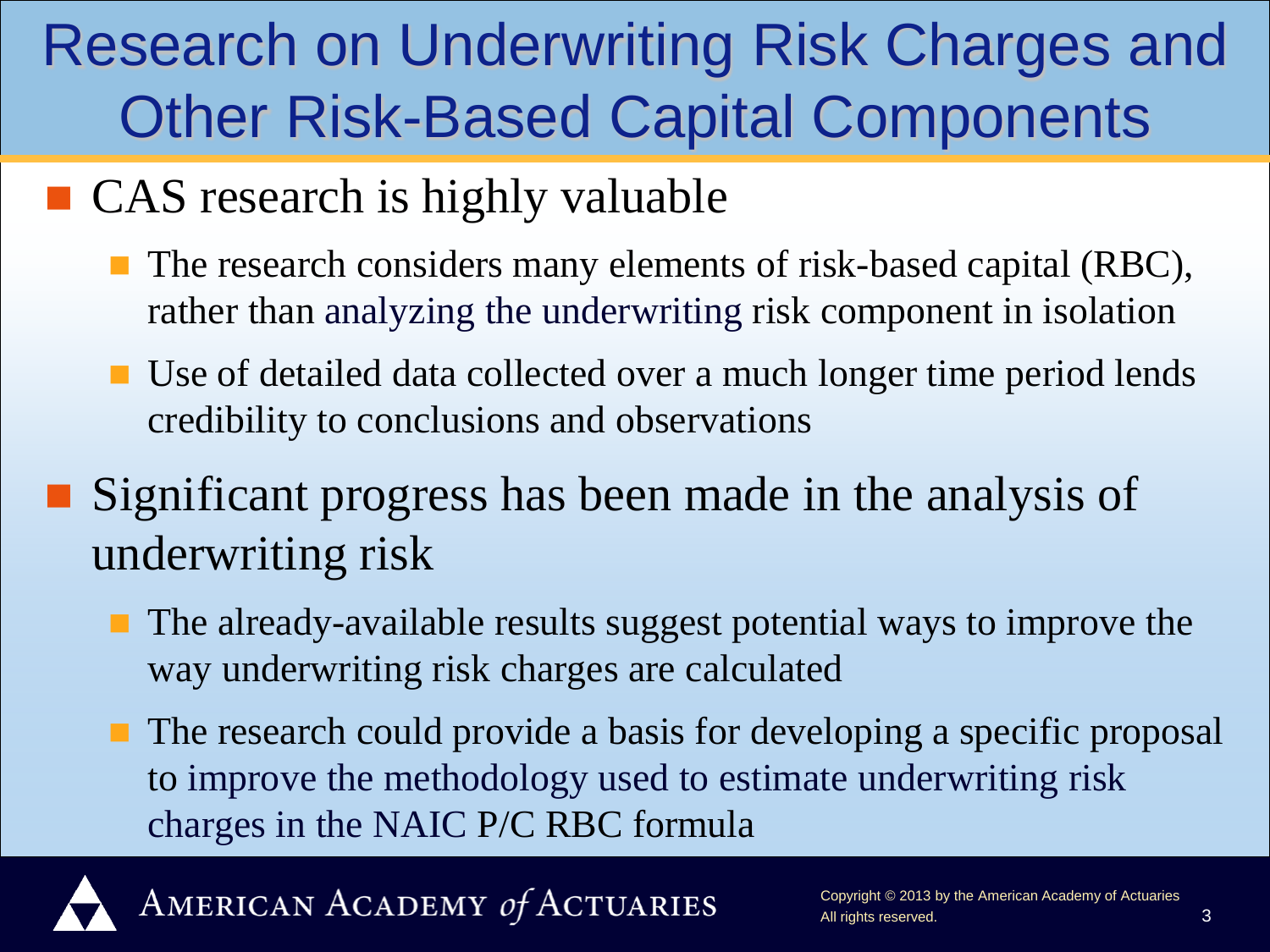## Current and Future Work by Academy on Underwriting Risk Charges in RBC

- Academy's P/C RBC Committee is analyzing details of available CAS research
- **P/C RBC Committee intends to work closely with the** CAS RBC Working Party as Working Party research continues
- The P/C RBC Committee's ultimate goal is to develop a proposal for regulators that will:
	- be both practical and based on modern risk science
	- **T** offer a way to determine capital charges that represents a clear improvement over the current calculation  $(R_4 \text{ and } R_5)$